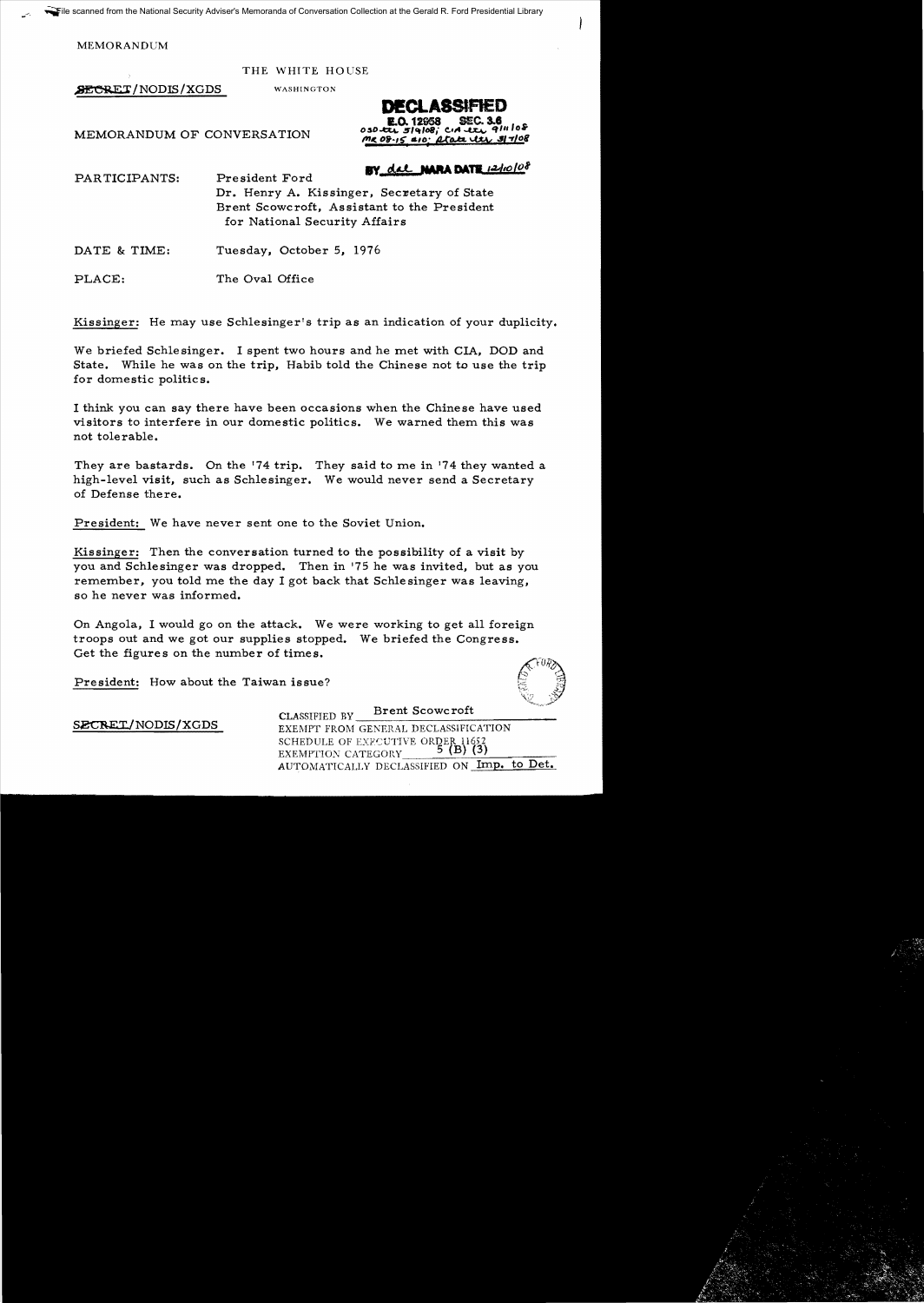## SEGRET/NODIS/XGDS - 2 -

...

Kissinger: We want to normalize relations. We believe that relations between Taiwan and the PRC should be settled peacefully. The modalities of normalization have not been worked out.



SECRET/NODIS/XGDS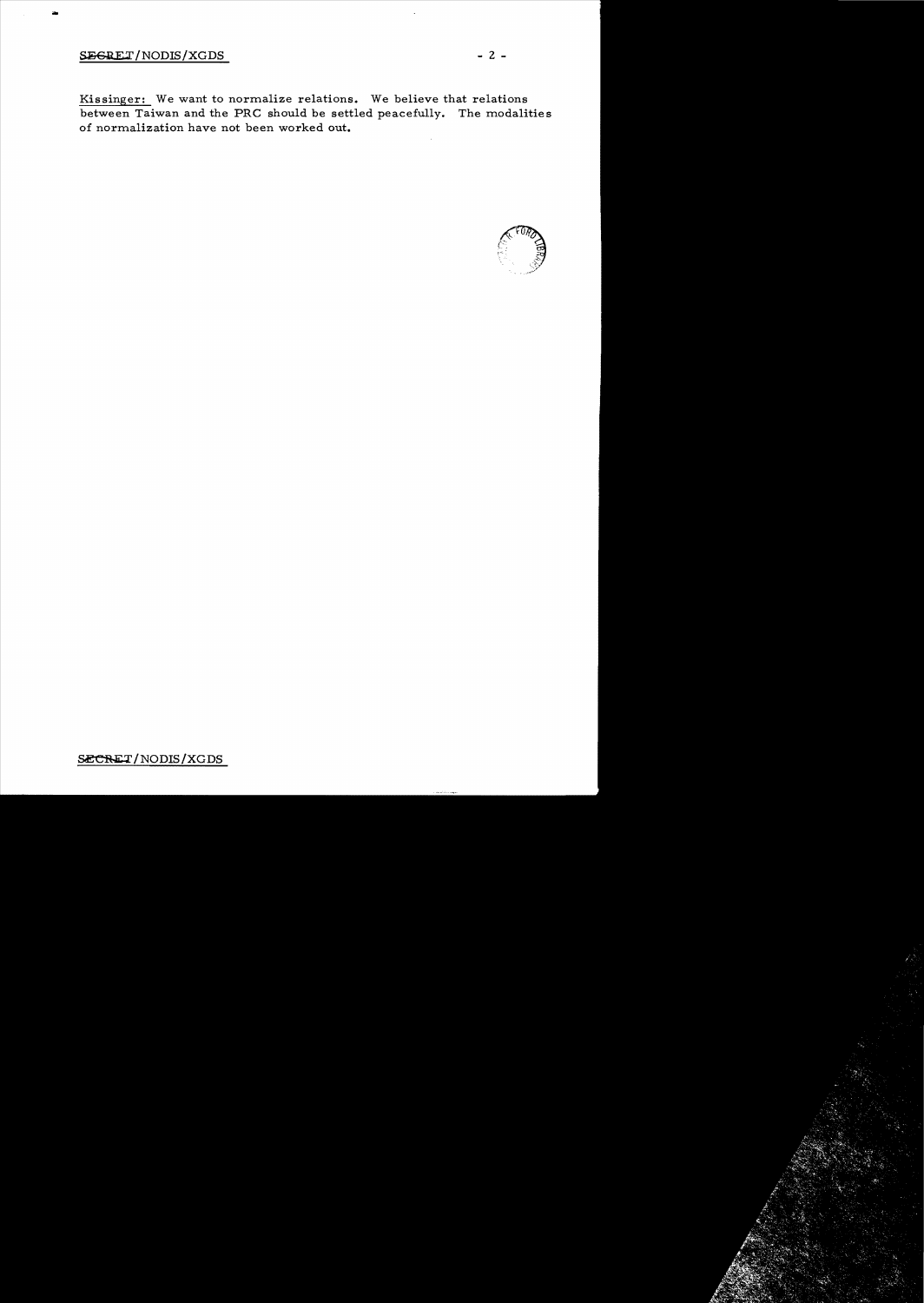$P/K$   $S$  oct  $K$ 

 $\mathcal{L}$ 

 $\bigvee$ 

K He may eve Sotting and indicate formalineity We trafed Sitter - Separt - home & Welle with me tip for downtie potetis, I trick you can say that have held occanion when I Chion have well instructs interfers in our country portion we use all the this was with collectes They are betonde. On 24 type They said in 74 they wanted a byly untwent antas Schles. We would mon sul e Sec Del treso P EU harrenon rest autre Then the concessation to be farchity of a in the schlee doughed. Plan - 75 hours inicitel bitourgen unante, you told me day 8 got hack sells nos lening, so he mu mas informal Ou ample Suideron attache, ces men P Henry went Time K les access 9 % correctives . Me believe AUTHORITY for  $mQ_0s-15f$  / 0 BY  $\mu$  NARA, DATE  $\frac{3}{10}$